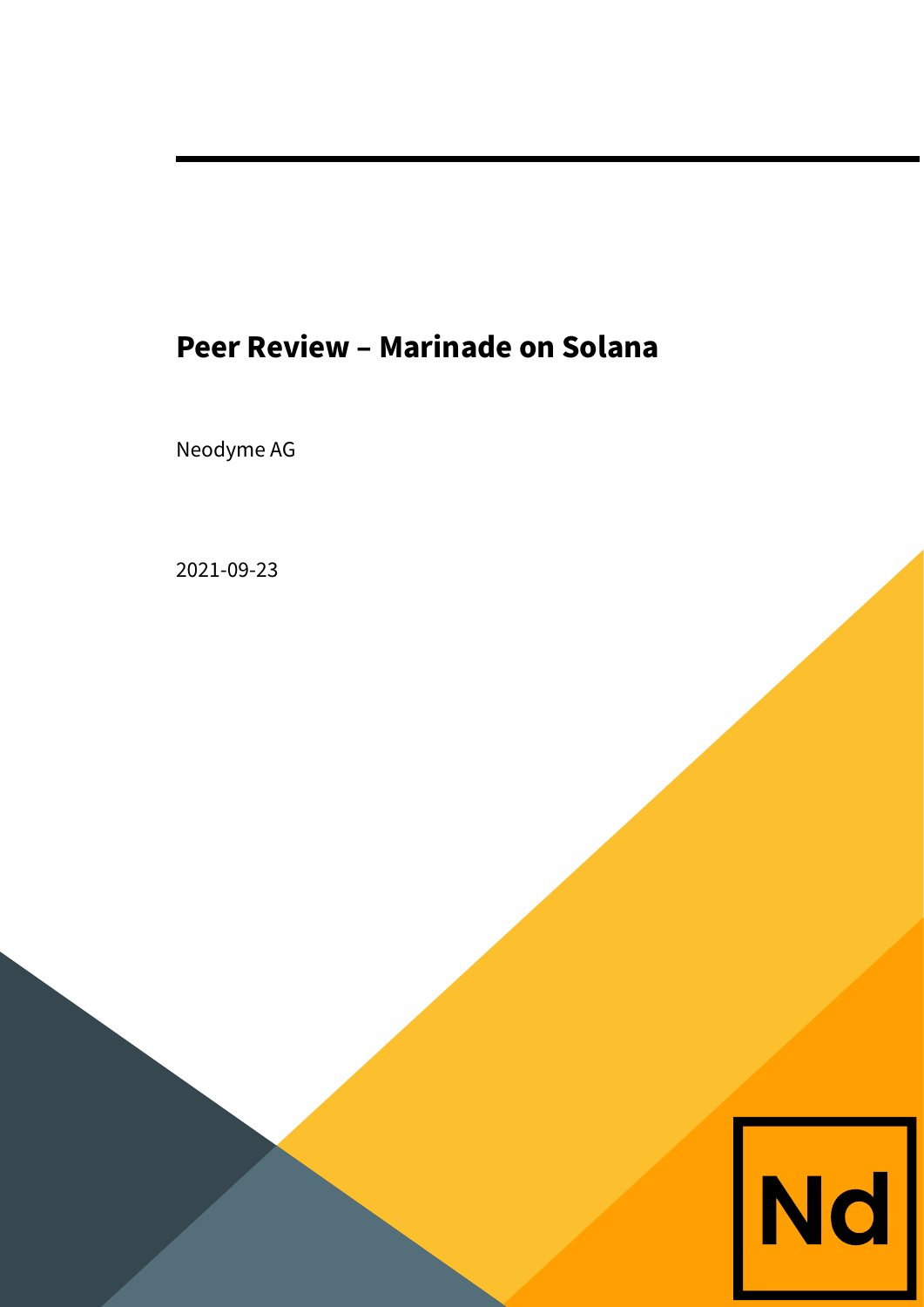# **Contents**

| <b>Introduction</b>                                                       | 3 |
|---------------------------------------------------------------------------|---|
|                                                                           |   |
|                                                                           |   |
| Scope                                                                     | 5 |
| Peer review result: Overview                                              | 5 |
| Peer review result: Detailed findings                                     | 5 |
| Low: Arbitrary unstake fee through integer underflow or cast truncation 6 |   |
|                                                                           |   |
|                                                                           |   |
|                                                                           |   |
|                                                                           |   |
|                                                                           |   |
|                                                                           |   |
|                                                                           |   |
|                                                                           |   |

 $\boxed{\mathsf{Nd}}$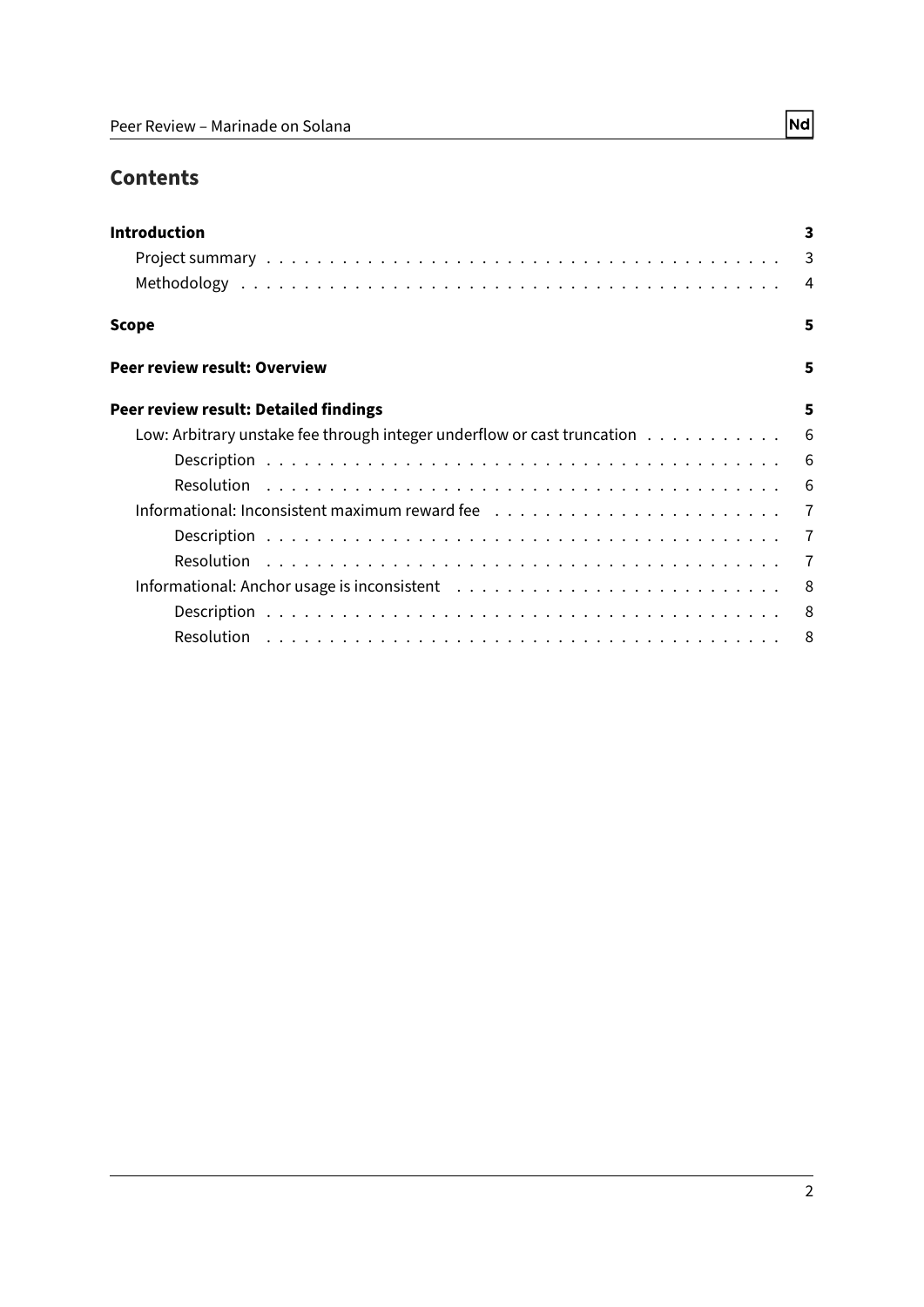# <span id="page-2-0"></span>**Introduction**

As part of the Solana peer review process, Neodyme was engaged to do a detailed security audit of the marinade on-chain program. A limited review was performed on June 17th. A more thorough one was done from June 30th to July 12th (commit hash 0176157cda888b0c0b92b22f3178a580032ff703).

The audit revealed no major vulnerabilities, but a few low-priority findings were reported and subsequently fixed by the marinade team. This report describes these findings in detail.

#### <span id="page-2-1"></span>**Project summary**

Marinade provides a liquid staking solution for Solana.

Users can deposit SOL to the marinade contract, which is then staked to a permissioned set of validators according to an administrator-specified distribution. The user receives mSOL, a token representing their share of the staked value, which can be freely traded while the staked SOL is accruing staking rewards. To end staking, the user can either initiate unstaking of their SOL and wait for the epoch boundary before withdrawing it from the contract reserve, or they can use the in-built liquidity pool of marinade to immediately exchange their mSOL for SOL. The latter option incurs a variable fee.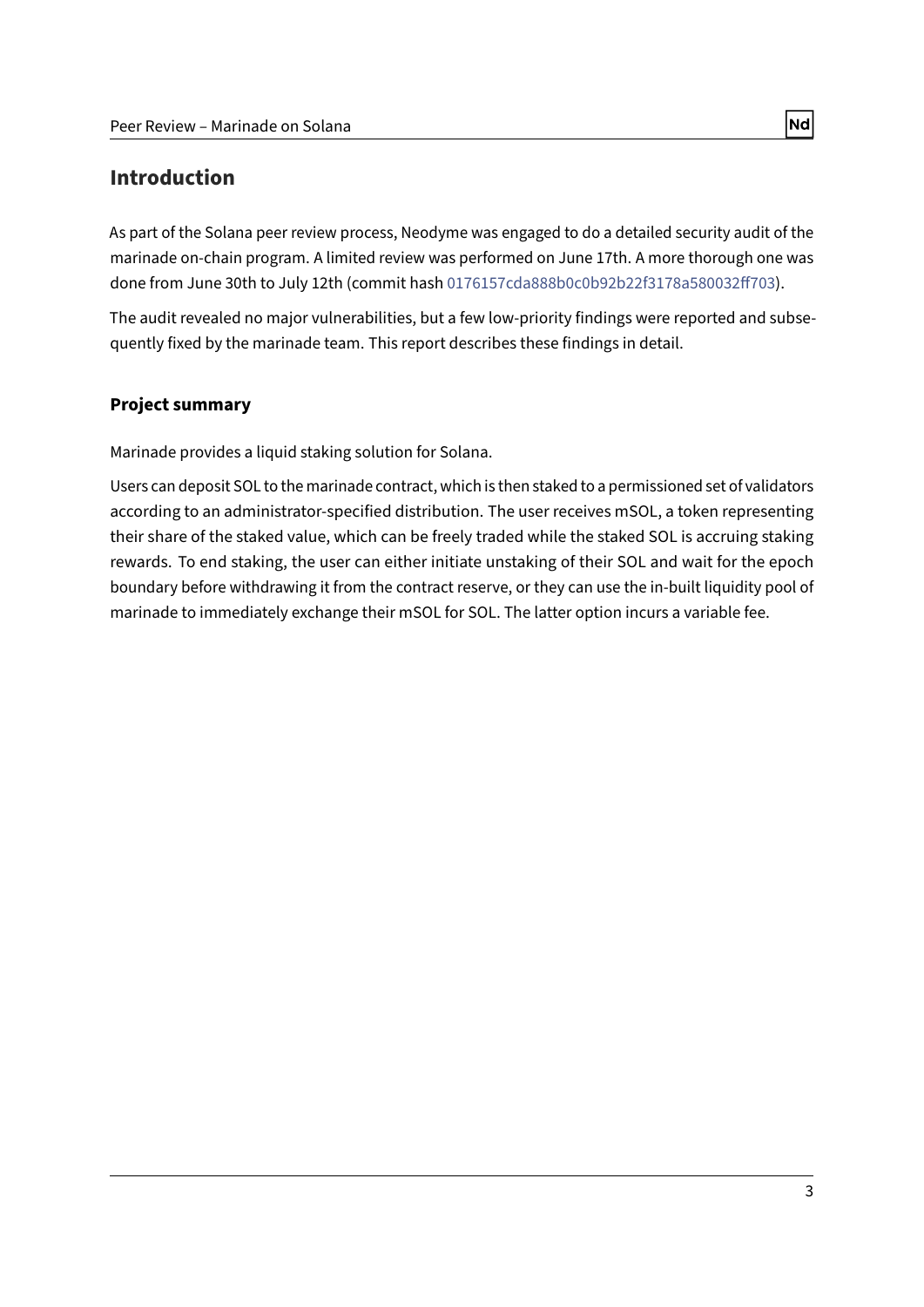#### <span id="page-3-0"></span>**Methodology**

Neodyme's audit team performed a comprehensive examination of the marinade contract. The audit team, which consists of security engineers with extensive experience in Solana smart contract security, reviewed and tested the code of the on-chain contract, paying special attention to the following:

- Ruling out common classes of Solana contract vulnerabilities, such as:
	- **–** Missing ownership checks
	- **–** Missing signer checks
	- **–** Signed invocation of unverified programs
	- **–** Solana account confusions
	- **–** Redeployment with cross-instance confusion
	- **–** Missing freeze authority checks
	- **-** Insufficient SPL account verification
	- **–** Missing rent exemption assertion
	- **–** Casting truncation
	- **–** Arithmetic over- or underflows
	- **–** Numerical precision errors
- Checking for unsafe design which might lead to common vulnerabilities being introduced in the future
- Checking for any other, as-of-yet unknown classes of vulnerabilities arising from the structure of the Solana blockchain
- Ensuring that the contract logic correctly implements the project specifications
- Examining the code in detail for contract-specific low-level vulnerabilities
- Ruling out denial of service attacks
- Ruling out economic attacks
- Checking for instructions that allow front-running or sandwiching attacks
- Checking for rug pull mechanisms or hidden backdoors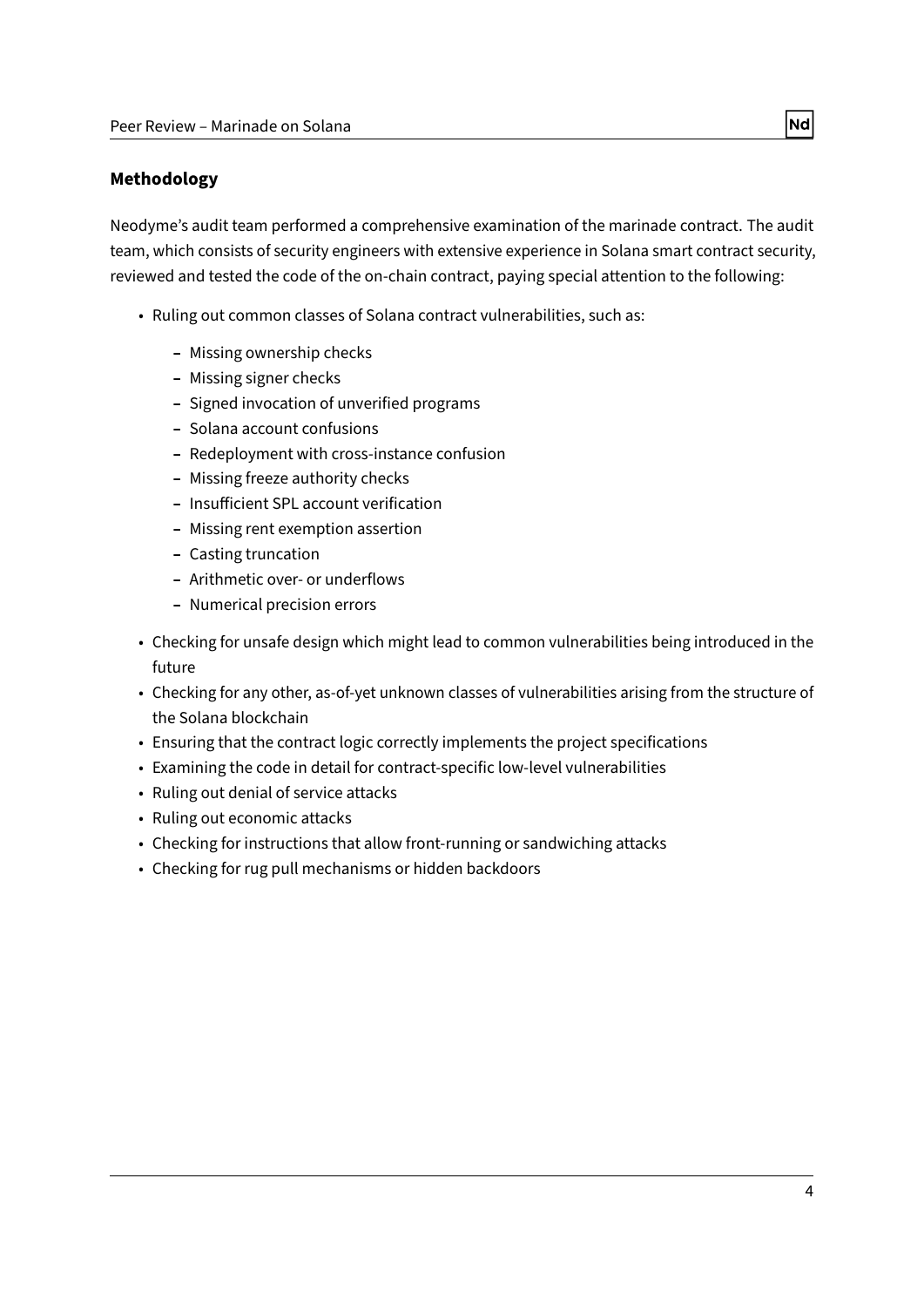### <span id="page-4-0"></span>**Scope**

The audit encompassed all code parts of the on-chain marinade program. Since the code repository is currently kept private, we omit the list of audited files and the audited commit hash.

### <span id="page-4-1"></span>**Peer review result: Overview**

The audit team reported a total of three findings, of which (with decreasing impact)

- 0 were critical,
- 0 were high,
- 0 were medium,
- 1 were low, and
- 2 were informational.

# <span id="page-4-2"></span>**Peer review result: Detailed findings**

Finding descriptions in this report is kept broad and not reference specific parts of the code due to the code of the marinade contract being closed source.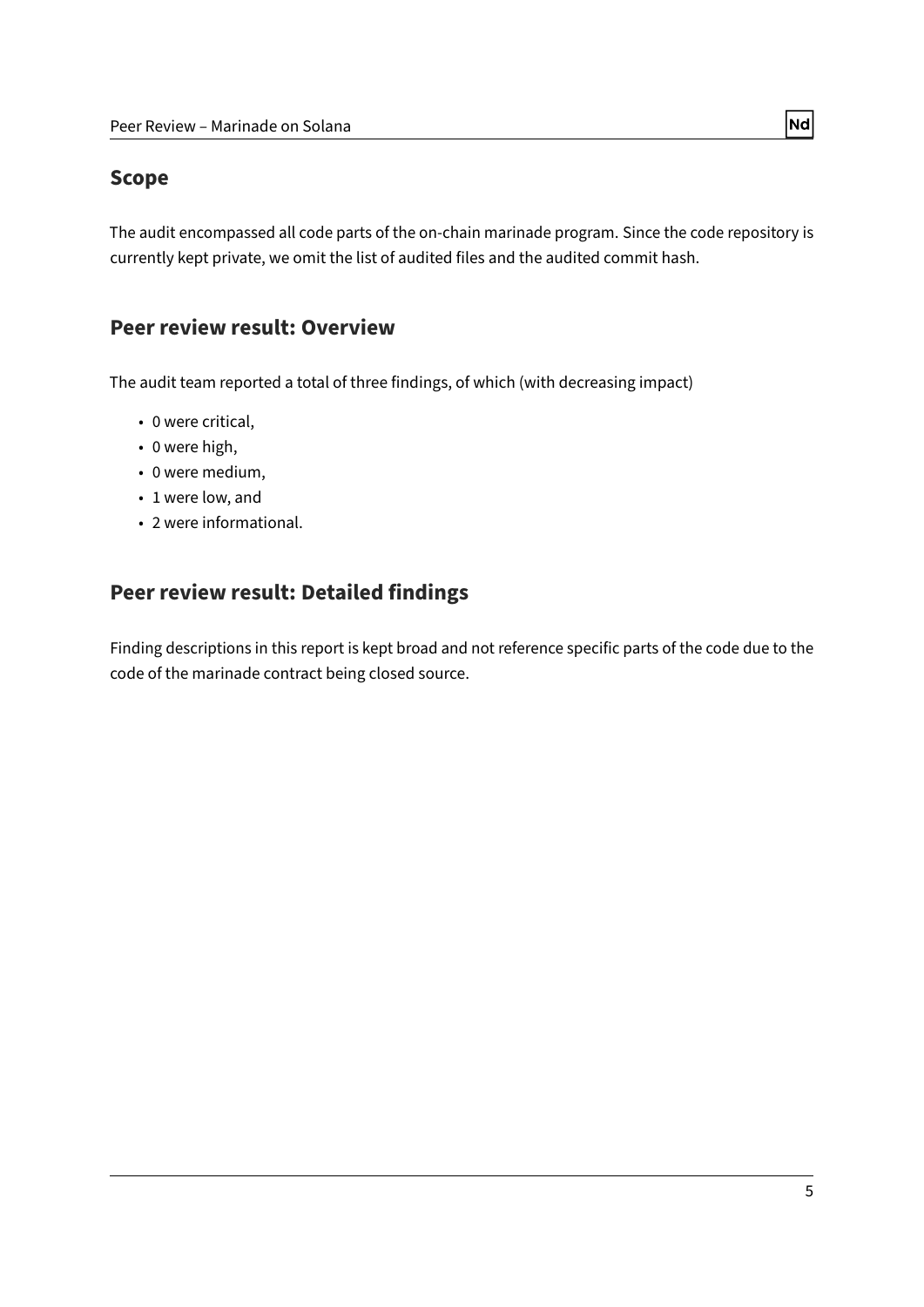#### <span id="page-5-0"></span>**Low: Arbitrary unstake fee through integer underflow or cast truncation**

#### <span id="page-5-1"></span>**Description**

The liquidation pool instruction attempts to cap unstake fees below a specific value. It does so by checking that both, the minimum and maximum fee, are under that value. However, there is no check that the minimum fee is smaller than the maximum fee. This can lead to an integer underflow in the calculation of the linearly interpolated unstake fee. By setting both values to specific values, a malicious pool creator can set the unstake fees arbitrarily.

#### <span id="page-5-2"></span>**Resolution**

The marinade team stated that they used overflow−checks=**true** in their Cargo.toml, which prevents this vulnerability. This was verified by the audit team. The marinade team additionally added a check that the minimum fee is below the maximum fee to be safe.

The audit team discovered a similar vulnerability regarding this missing check, which off-loaded the error from an arithmetic underflow operation to an unchecked cast truncation. These truncations are not checked by the rust compiler, even when overflow−checks are enabled. They simply truncate the value to the appropriate size. This would have allowed a malicious pool creator to still set the unstake fee arbitrarily. However, the check added by the marinade team prevents this.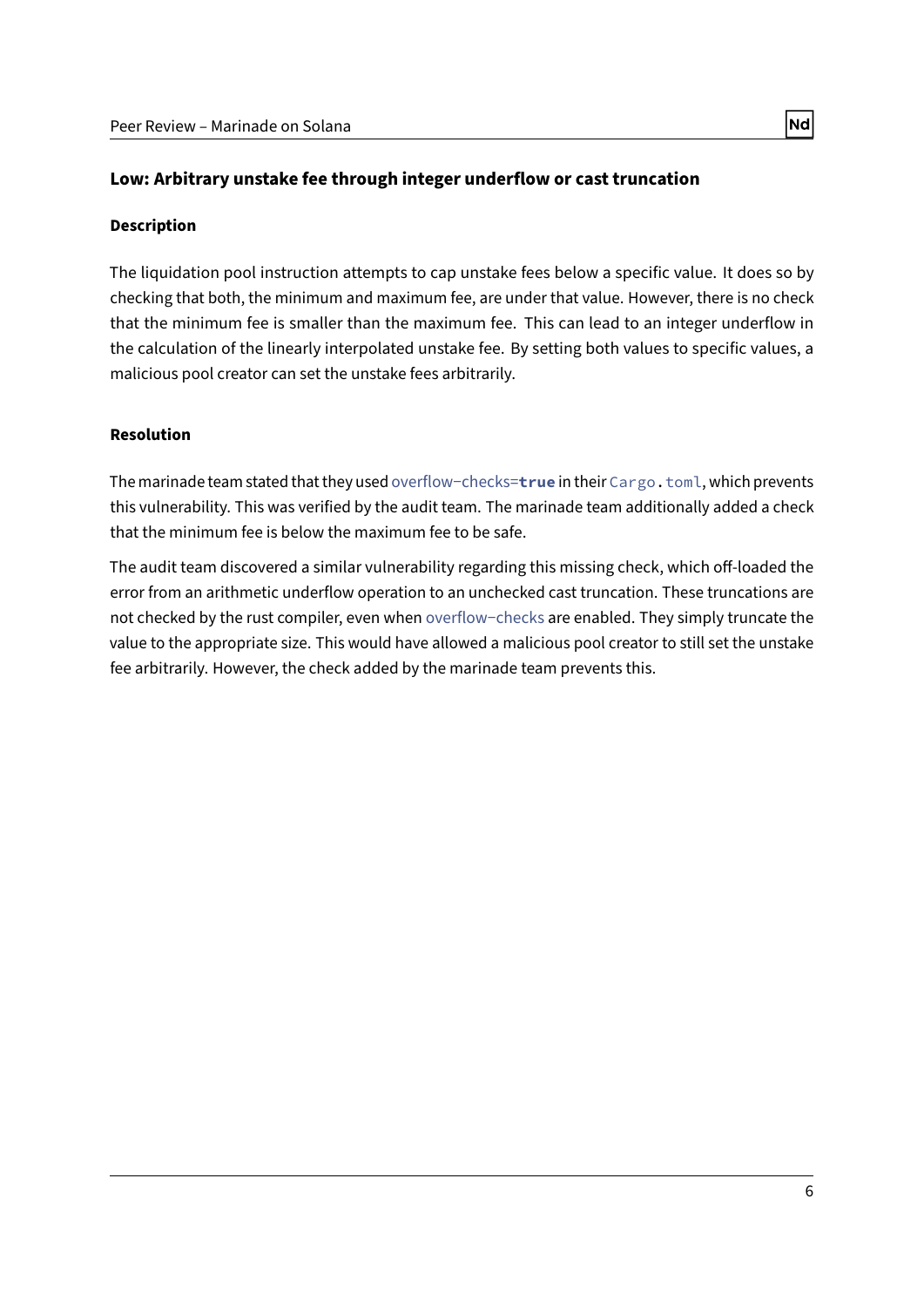#### <span id="page-6-0"></span>**Informational: Inconsistent maximum reward fee**

#### <span id="page-6-1"></span>**Description**

During initialization of the marinade contract, reward fees are capped to 10000 bps. However, in the ConfigMarinade instruction, which may be called at any point after initialization to change the fee structure, reward fees are instead capped to 5000 bps. This is inconsistent. Additionally, both values are surprisingly high.

#### <span id="page-6-2"></span>**Resolution**

The marinade team acknowledged the inconsistency. They restructured their reward fee checks to always ensure a cap of 10%.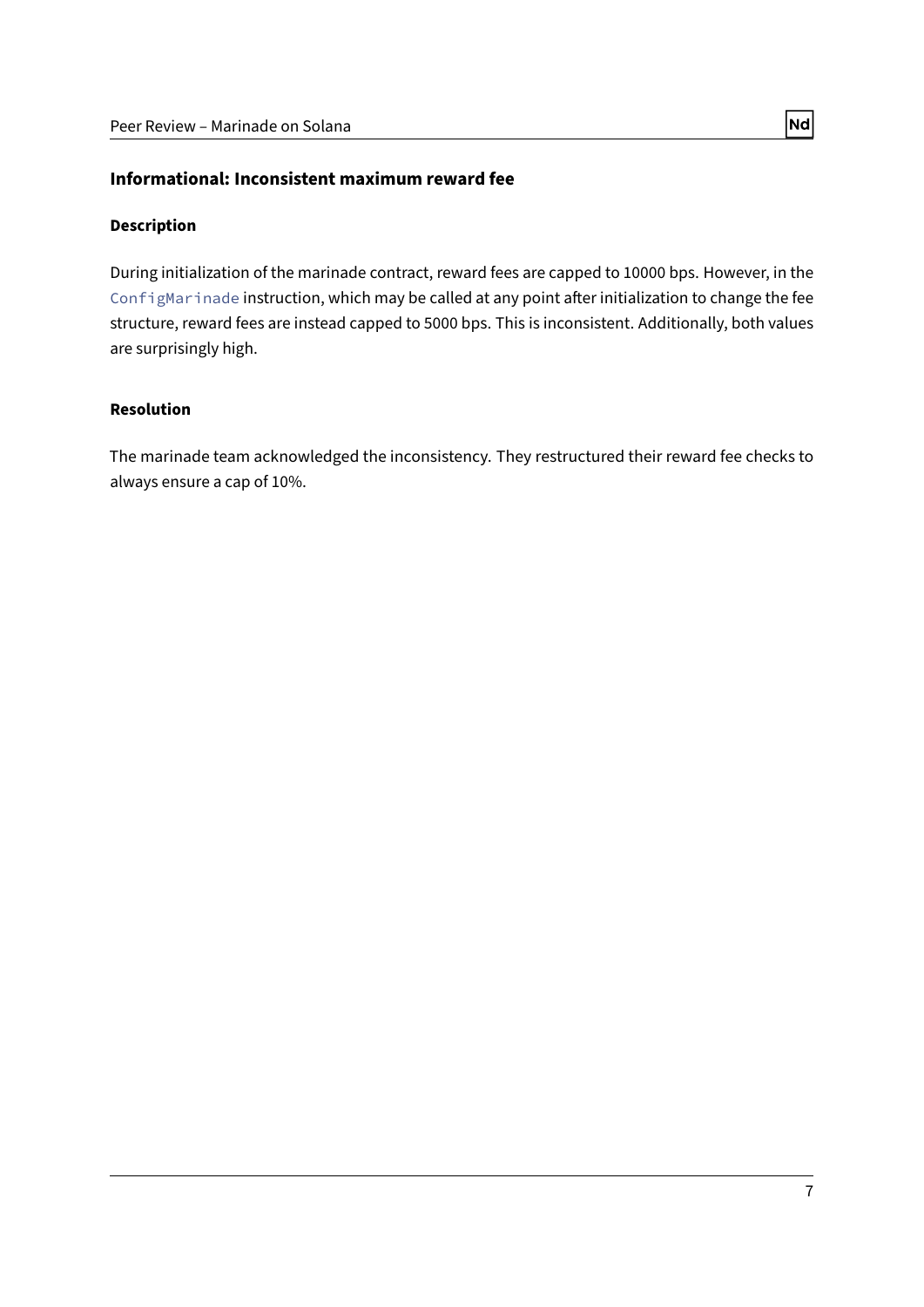#### <span id="page-7-0"></span>**Informational: Anchor usage is inconsistent**

#### <span id="page-7-1"></span>**Description**

The marinade contract uses the anchor framework, which provides utilities to automatically check account properties such as ownership or signer status. However, the usage of anchor in the marinade contract is inconsistent and confusing. In some instructions, anchor is used extensively, while in others, custom checks were written to re-implement some of anchor's functionality. This makes it harder to verify that all relevant account checks were performed.

#### <span id="page-7-2"></span>**Resolution**

The marinade team acknowledged the finding and said they would check how to resolve this.